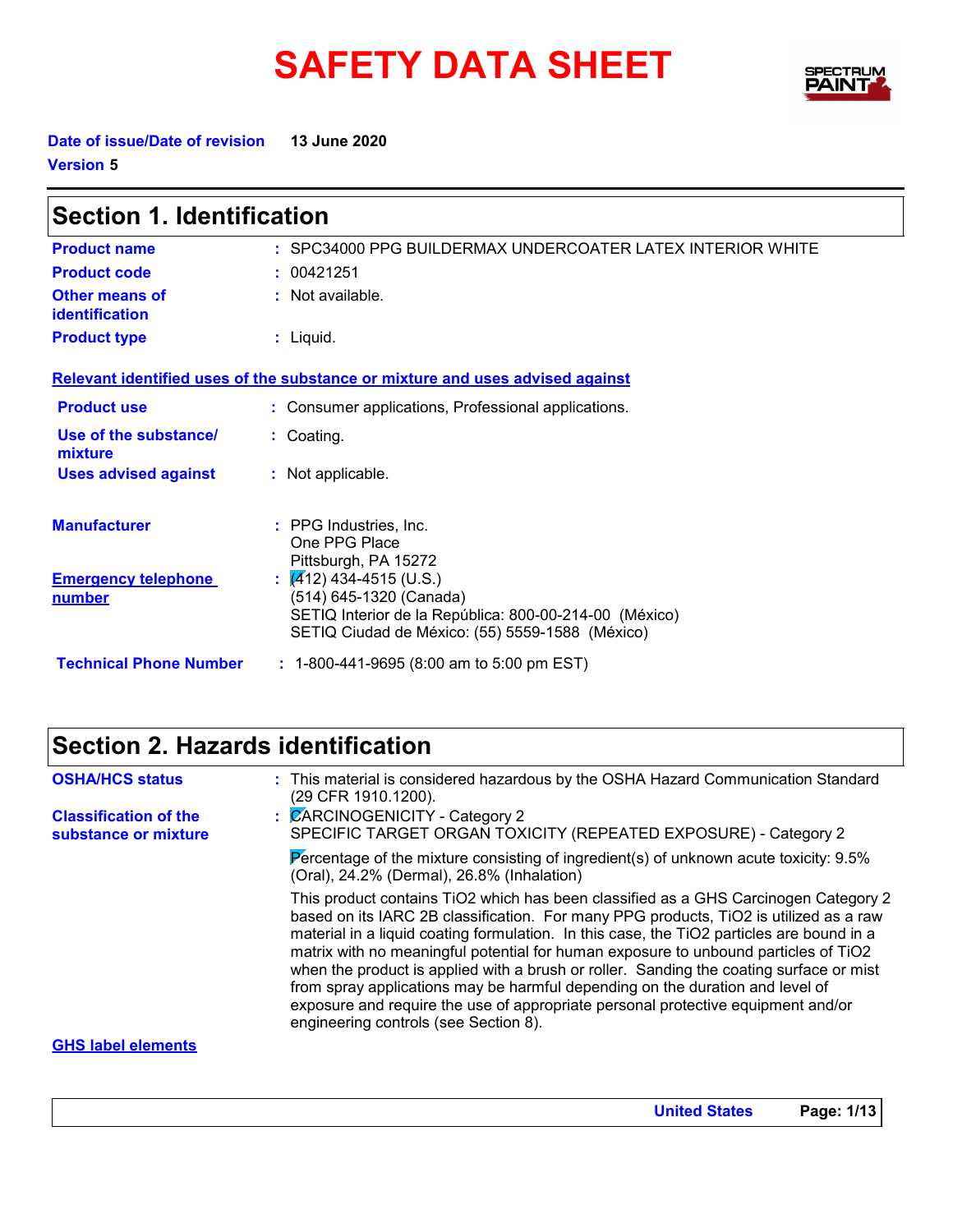### **Section 2. Hazards identification**

#### **Hazard pictograms :**



| <b>Signal word</b>                         | $:$ Warning                                                                                                                                                       |  |
|--------------------------------------------|-------------------------------------------------------------------------------------------------------------------------------------------------------------------|--|
| <b>Hazard statements</b>                   | : Suspected of causing cancer.<br>May cause damage to organs through prolonged or repeated exposure. (kidneys)                                                    |  |
| <b>Precautionary statements</b>            |                                                                                                                                                                   |  |
| <b>Prevention</b>                          | : Øbtain special instructions before use. Wear protective gloves. Wear protective<br>clothing. Wear eye or face protection. Do not breathe vapor.                 |  |
| <b>Response</b>                            | $\mathbf{F}$ Exposed or concerned: Get medical advice or attention.                                                                                               |  |
| <b>Storage</b>                             | : Store locked up.                                                                                                                                                |  |
| <b>Disposal</b>                            | : Dispose of contents and container in accordance with all local, regional, national and<br>international regulations.                                            |  |
| <b>Supplemental label</b><br>elements      | : Contains isothiazolinones. May cause allergic reaction. Avoid contact with skin and<br>clothing. Wash thoroughly after handling. Emits toxic fumes when heated. |  |
| <b>Hazards not otherwise</b><br>classified | : Prolonged or repeated contact may dry skin and cause irritation.                                                                                                |  |

### **Section 3. Composition/information on ingredients**

| <b>Substance/mixture</b> | Mixture                                                    |
|--------------------------|------------------------------------------------------------|
| <b>Product name</b>      | : SPC34000 PPG BUILDERMAX UNDERCOATER LATEX INTERIOR WHITE |

| <b>Ingredient name</b>                  | $\frac{9}{6}$    | <b>CAS number</b> |
|-----------------------------------------|------------------|-------------------|
| <b>Itifanium</b> dioxide                | I≥10 - ≤20       | 13463-67-7        |
| Talc, not containing asbestiform fibres | $\geq 5.0 - 510$ | 14807-96-6        |
| Kaolin                                  | $\geq 5.0 - 510$ | 1332-58-7         |
| ethanediol                              | $\geq 1.0 - 5.0$ | 107-21-1          |

SUB codes represent substances without registered CAS Numbers.

Any concentration shown as a range is to protect confidentiality or is due to batch variation.

**There are no additional ingredients present which, within the current knowledge of the supplier and in the concentrations applicable, are classified as hazardous to health or the environment and hence require reporting in this section.**

**Occupational exposure limits, if available, are listed in Section 8.**

### **Section 4. First aid measures**

**Description of necessary first aid measures** If ingestion, irritation, any type of overexposure or symptoms of overexposure occur during or persists after use of this product, contact a POISON CONTROL CENTER, EMERGENCY ROOM OR PHYSICIAN immediately; have Safety Data Sheet information available. Never give anything by mouth to an unconscious or convulsing person.

**Eye contact :**

Remove contact lenses, irrigate copiously with clean, fresh water, holding the eyelids apart for at least 10 minutes and seek immediate medical advice.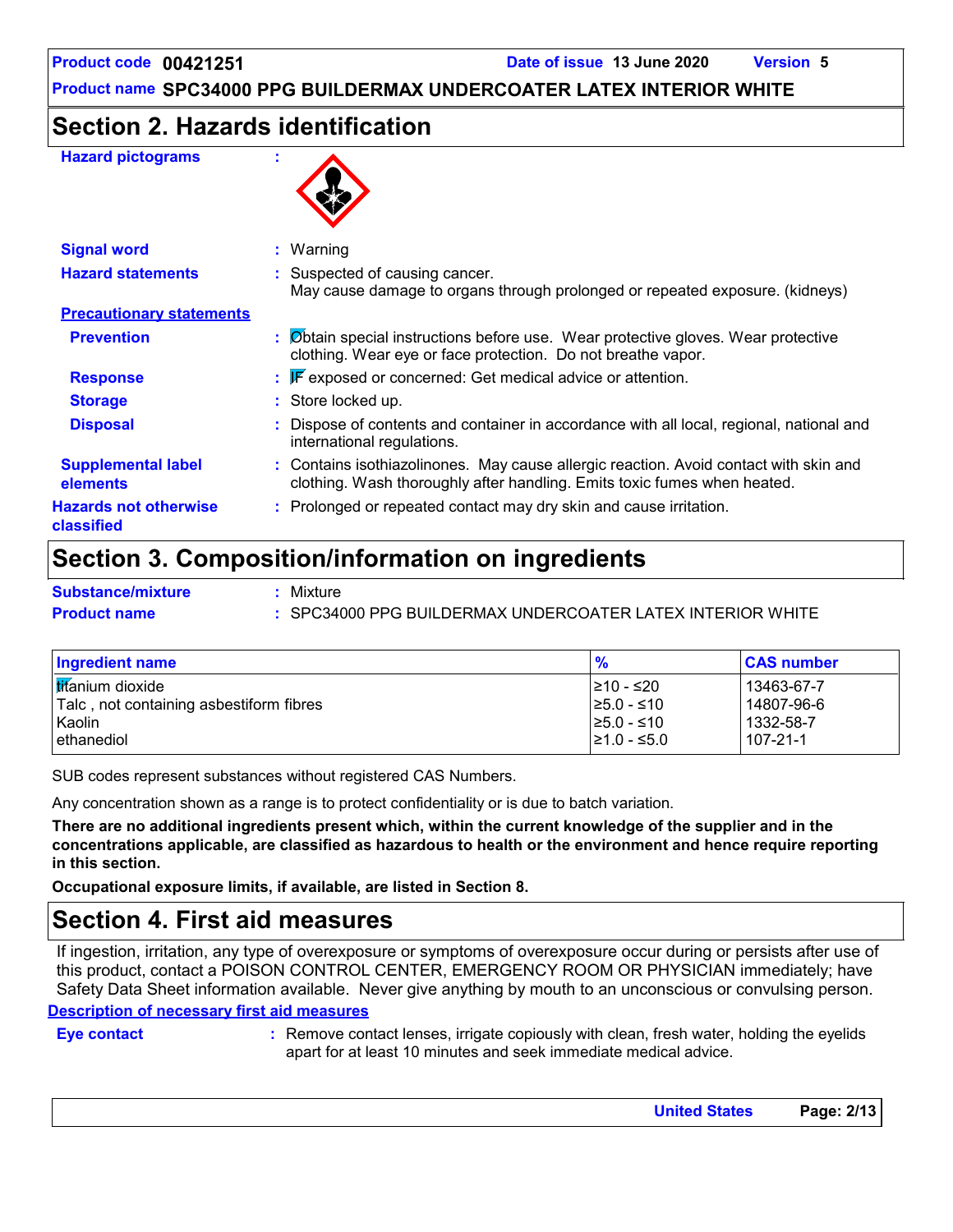### **Section 4. First aid measures**

| <b>Inhalation</b>                     | : Remove to fresh air. Keep person warm and at rest. If not breathing, if breathing is<br>irregular or if respiratory arrest occurs, provide artificial respiration or oxygen by trained<br>personnel. |
|---------------------------------------|--------------------------------------------------------------------------------------------------------------------------------------------------------------------------------------------------------|
| <b>Skin contact</b>                   | Remove contaminated clothing and shoes. Wash skin thoroughly with soap and water<br>or use recognized skin cleanser. Do NOT use solvents or thinners.                                                  |
| <b>Ingestion</b>                      | : If swallowed, seek medical advice immediately and show this container or label. Keep<br>person warm and at rest. Do NOT induce vomiting.                                                             |
|                                       | Most important symptoms/effects, acute and delayed                                                                                                                                                     |
| <b>Potential acute health effects</b> |                                                                                                                                                                                                        |
| <b>Eye contact</b>                    | : No known significant effects or critical hazards.                                                                                                                                                    |
| <b>Inhalation</b>                     | : No known significant effects or critical hazards.                                                                                                                                                    |
| <b>Skin contact</b>                   | Defatting to the skin. May cause skin dryness and irritation.                                                                                                                                          |
| <b>Ingestion</b>                      | : No known significant effects or critical hazards.                                                                                                                                                    |
| Over-exposure signs/symptoms          |                                                                                                                                                                                                        |
| <b>Eye contact</b>                    | : No specific data.                                                                                                                                                                                    |
| <b>Inhalation</b>                     | No specific data.                                                                                                                                                                                      |
| <b>Skin contact</b>                   | : Adverse symptoms may include the following:                                                                                                                                                          |
|                                       | irritation                                                                                                                                                                                             |
|                                       | dryness                                                                                                                                                                                                |
|                                       | cracking                                                                                                                                                                                               |
| <b>Ingestion</b>                      | : No specific data.                                                                                                                                                                                    |
|                                       | Indication of immediate medical attention and special treatment needed, if necessary                                                                                                                   |
| Notes to physician                    | : Treat symptomatically. Contact poison treatment specialist immediately if large<br>quantities have been ingested or inhaled.                                                                         |
|                                       |                                                                                                                                                                                                        |

- **Specific treatments :** No specific treatment.
- **Protection of first-aiders** : No action shall be taken involving any personal risk or without suitable training. It may be dangerous to the person providing aid to give mouth-to-mouth resuscitation.

#### **See toxicological information (Section 11)**

### **Section 5. Fire-fighting measures**

| <b>Extinguishing media</b>                           |                                                                                                    |
|------------------------------------------------------|----------------------------------------------------------------------------------------------------|
| <b>Suitable extinguishing</b><br>media               | : Use an extinguishing agent suitable for the surrounding fire.                                    |
| <b>Unsuitable extinguishing</b><br>media             | : None known.                                                                                      |
| <b>Specific hazards arising</b><br>from the chemical | : In a fire or if heated, a pressure increase will occur and the container may burst.              |
| <b>Hazardous thermal</b><br>decomposition products   | Decomposition products may include the following materials:<br>carbon oxides<br>metal oxide/oxides |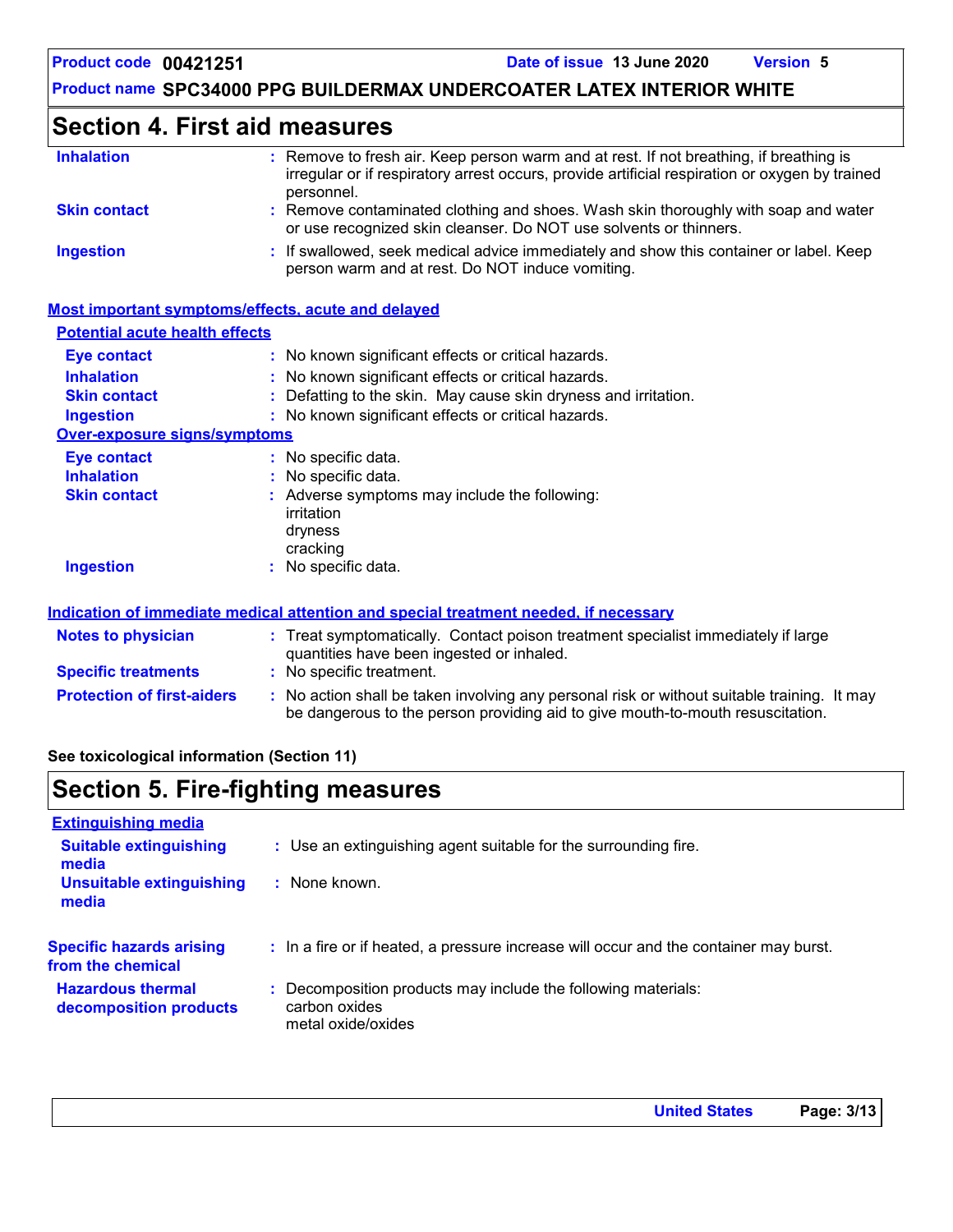# **Section 5. Fire-fighting measures**

| <b>Special protective actions</b><br>for fire-fighters   | : Promptly isolate the scene by removing all persons from the vicinity of the incident if<br>there is a fire. No action shall be taken involving any personal risk or without suitable<br>training. |
|----------------------------------------------------------|-----------------------------------------------------------------------------------------------------------------------------------------------------------------------------------------------------|
| <b>Special protective</b><br>equipment for fire-fighters | : Fire-fighters should wear appropriate protective equipment and self-contained breathing<br>apparatus (SCBA) with a full face-piece operated in positive pressure mode.                            |

# **Section 6. Accidental release measures**

**Personal precautions, protective equipment and emergency procedures**

| For non-emergency<br>personnel                               | : No action shall be taken involving any personal risk or without suitable training.<br>Evacuate surrounding areas. Keep unnecessary and unprotected personnel from<br>entering. Do not touch or walk through spilled material. Avoid breathing vapor or mist.<br>Provide adequate ventilation. Wear appropriate respirator when ventilation is<br>inadequate. Put on appropriate personal protective equipment.                                                                                                                                                                                                                                                                                             |
|--------------------------------------------------------------|--------------------------------------------------------------------------------------------------------------------------------------------------------------------------------------------------------------------------------------------------------------------------------------------------------------------------------------------------------------------------------------------------------------------------------------------------------------------------------------------------------------------------------------------------------------------------------------------------------------------------------------------------------------------------------------------------------------|
| For emergency responders                                     | : If specialized clothing is required to deal with the spillage, take note of any information in<br>Section 8 on suitable and unsuitable materials. See also the information in "For non-<br>emergency personnel".                                                                                                                                                                                                                                                                                                                                                                                                                                                                                           |
| <b>Environmental precautions</b>                             | : Avoid dispersal of spilled material and runoff and contact with soil, waterways, drains<br>and sewers. Inform the relevant authorities if the product has caused environmental<br>pollution (sewers, waterways, soil or air).                                                                                                                                                                                                                                                                                                                                                                                                                                                                              |
| <b>Methods and materials for containment and cleaning up</b> |                                                                                                                                                                                                                                                                                                                                                                                                                                                                                                                                                                                                                                                                                                              |
| <b>Small spill</b>                                           | : Stop leak if without risk. Move containers from spill area. Dilute with water and mop up<br>if water-soluble. Alternatively, or if water-insoluble, absorb with an inert dry material and<br>place in an appropriate waste disposal container. Dispose of via a licensed waste<br>disposal contractor.                                                                                                                                                                                                                                                                                                                                                                                                     |
| <b>Large spill</b>                                           | : Stop leak if without risk. Move containers from spill area. Approach release from<br>upwind. Prevent entry into sewers, water courses, basements or confined areas. Wash<br>spillages into an effluent treatment plant or proceed as follows. Contain and collect<br>spillage with non-combustible, absorbent material e.g. sand, earth, vermiculite or<br>diatomaceous earth and place in container for disposal according to local regulations<br>(see Section 13). Dispose of via a licensed waste disposal contractor. Contaminated<br>absorbent material may pose the same hazard as the spilled product. Note: see<br>Section 1 for emergency contact information and Section 13 for waste disposal. |

# **Section 7. Handling and storage**

#### **Precautions for safe handling**

| <b>Protective measures</b> | : Put on appropriate personal protective equipment (see Section 8). Avoid exposure -<br>obtain special instructions before use. Do not handle until all safety precautions have<br>been read and understood. Do not get in eyes or on skin or clothing. Do not breathe<br>vapor or mist. Do not ingest. If during normal use the material presents a respiratory<br>hazard, use only with adequate ventilation or wear appropriate respirator. Keep in the<br>original container or an approved alternative made from a compatible material, kept<br>tightly closed when not in use. Empty containers retain product residue and can be<br>hazardous. Do not reuse container. |
|----------------------------|-------------------------------------------------------------------------------------------------------------------------------------------------------------------------------------------------------------------------------------------------------------------------------------------------------------------------------------------------------------------------------------------------------------------------------------------------------------------------------------------------------------------------------------------------------------------------------------------------------------------------------------------------------------------------------|
| <b>Special precautions</b> | : If this material is part of a multiple component system, read the Safety Data Sheet(s) for<br>the other component or components before blending as the resulting mixture may have<br>the hazards of all of its parts.                                                                                                                                                                                                                                                                                                                                                                                                                                                       |

| <b>United States</b> | Page: 4/13 |  |
|----------------------|------------|--|
|----------------------|------------|--|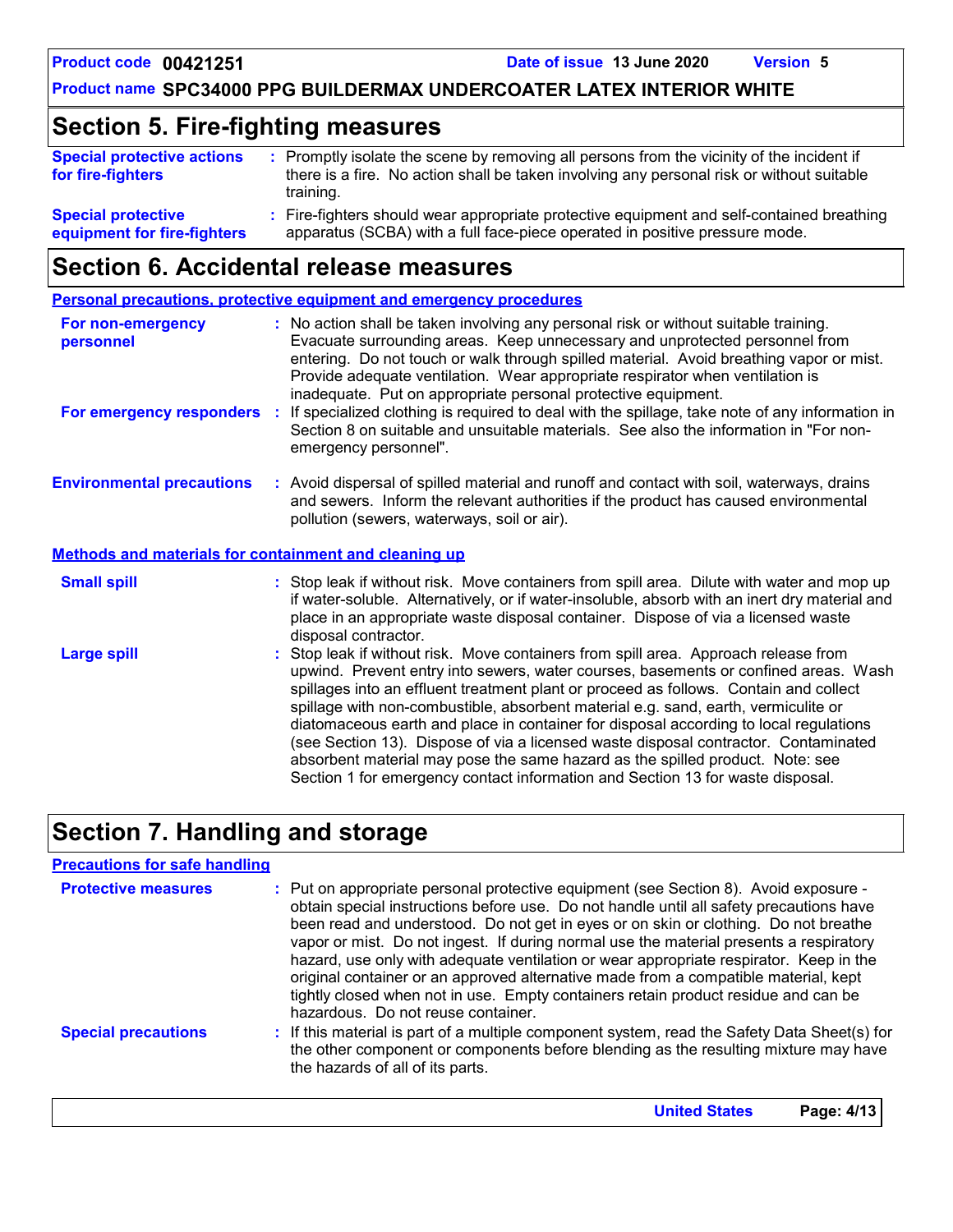**Product code 00421251 Date of issue 13 June 2020 Version 5**

**Product name SPC34000 PPG BUILDERMAX UNDERCOATER LATEX INTERIOR WHITE**

# **Section 7. Handling and storage**

| <b>Advice on general</b><br>occupational hygiene                                 | Eating, drinking and smoking should be prohibited in areas where this material is<br>handled, stored and processed. Workers should wash hands and face before eating,<br>drinking and smoking. Remove contaminated clothing and protective equipment before<br>entering eating areas. See also Section 8 for additional information on hygiene<br>measures.                                                                                                                                                                                                                                               |
|----------------------------------------------------------------------------------|-----------------------------------------------------------------------------------------------------------------------------------------------------------------------------------------------------------------------------------------------------------------------------------------------------------------------------------------------------------------------------------------------------------------------------------------------------------------------------------------------------------------------------------------------------------------------------------------------------------|
| <b>Conditions for safe storage,</b><br>including any<br><i>incompatibilities</i> | $\triangleright$ o not store below the following temperature: 5°C (41°F). Store in accordance with<br>local regulations. Store in original container protected from direct sunlight in a dry, cool<br>and well-ventilated area, away from incompatible materials (see Section 10) and food<br>and drink. Store locked up. Keep container tightly closed and sealed until ready for use.<br>Containers that have been opened must be carefully resealed and kept upright to<br>prevent leakage. Do not store in unlabeled containers. Use appropriate containment to<br>avoid environmental contamination. |

# **Section 8. Exposure controls/personal protection**

#### **Control parameters**

#### **Occupational exposure limits**

|                  | <b>Ingredient name</b>                                                                    |                                                                                                                                                             | <b>Exposure limits</b>                                     |  |  |  |
|------------------|-------------------------------------------------------------------------------------------|-------------------------------------------------------------------------------------------------------------------------------------------------------------|------------------------------------------------------------|--|--|--|
| titanium dioxide |                                                                                           |                                                                                                                                                             | OSHA PEL (United States, 5/2018).                          |  |  |  |
|                  |                                                                                           |                                                                                                                                                             | TWA: 15 mg/m <sup>3</sup> 8 hours. Form: Total dust        |  |  |  |
|                  |                                                                                           |                                                                                                                                                             | ACGIH TLV (United States, 3/2019).                         |  |  |  |
|                  |                                                                                           |                                                                                                                                                             | TWA: 10 mg/m <sup>3</sup> 8 hours.                         |  |  |  |
|                  | Talc, not containing asbestiform fibres                                                   | ACGIH TLV (United States, 3/2019).                                                                                                                          |                                                            |  |  |  |
|                  |                                                                                           |                                                                                                                                                             | TWA: 2 mg/m <sup>3</sup> 8 hours. Form: Respirable         |  |  |  |
|                  |                                                                                           |                                                                                                                                                             | OSHA PEL Z3 (United States).                               |  |  |  |
|                  |                                                                                           |                                                                                                                                                             | TWA: $2 \text{ mg/m}^3$                                    |  |  |  |
| Kaolin           |                                                                                           |                                                                                                                                                             | ACGIH TLV (United States, 3/2019).                         |  |  |  |
|                  |                                                                                           | TWA: 2 mg/m <sup>3</sup> 8 hours. Form: Respirable                                                                                                          |                                                            |  |  |  |
|                  |                                                                                           | fraction                                                                                                                                                    |                                                            |  |  |  |
|                  |                                                                                           |                                                                                                                                                             | OSHA PEL (United States, 5/2018).                          |  |  |  |
|                  |                                                                                           | TWA: 5 mg/m <sup>3</sup> 8 hours. Form: Respirable<br>fraction<br>TWA: 15 mg/m <sup>3</sup> 8 hours. Form: Total dust<br>ACGIH TLV (United States, 3/2019). |                                                            |  |  |  |
|                  |                                                                                           |                                                                                                                                                             |                                                            |  |  |  |
|                  |                                                                                           |                                                                                                                                                             |                                                            |  |  |  |
| ethanediol       |                                                                                           |                                                                                                                                                             |                                                            |  |  |  |
|                  |                                                                                           |                                                                                                                                                             | STEL: 10 mg/m <sup>3</sup> 15 minutes. Form: Inhalable     |  |  |  |
|                  |                                                                                           |                                                                                                                                                             | fraction. Aerosol only.                                    |  |  |  |
|                  |                                                                                           |                                                                                                                                                             | STEL: 50 ppm 15 minutes. Form: Vapor                       |  |  |  |
|                  |                                                                                           | fraction                                                                                                                                                    |                                                            |  |  |  |
|                  |                                                                                           |                                                                                                                                                             | TWA: 25 ppm 8 hours. Form: Vapor fraction                  |  |  |  |
|                  |                                                                                           |                                                                                                                                                             |                                                            |  |  |  |
|                  | Key to abbreviations                                                                      |                                                                                                                                                             |                                                            |  |  |  |
| A<br>ACGIH       | = Acceptable Maximum Peak<br>= American Conference of Governmental Industrial Hygienists. | S<br><b>SR</b>                                                                                                                                              | = Potential skin absorption<br>= Respiratory sensitization |  |  |  |
| С                | $=$ Ceiling Limit                                                                         | SS                                                                                                                                                          | $=$ Skin sensitization                                     |  |  |  |
| F                | $=$ Fume                                                                                  | <b>STEL</b>                                                                                                                                                 | = Short term Exposure limit values                         |  |  |  |
| <b>IPEL</b>      | = Internal Permissible Exposure Limit                                                     | TD.                                                                                                                                                         | $=$ Total dust                                             |  |  |  |
| <b>OSHA</b>      | = Occupational Safety and Health Administration.                                          | <b>TLV</b>                                                                                                                                                  | = Threshold Limit Value                                    |  |  |  |
| R                | = Respirable                                                                              | <b>TWA</b>                                                                                                                                                  | = Time Weighted Average                                    |  |  |  |
| Ζ                | = OSHA 29 CFR 1910.1200 Subpart Z - Toxic and Hazardous Substances                        |                                                                                                                                                             |                                                            |  |  |  |

#### **Consult local authorities for acceptable exposure limits.**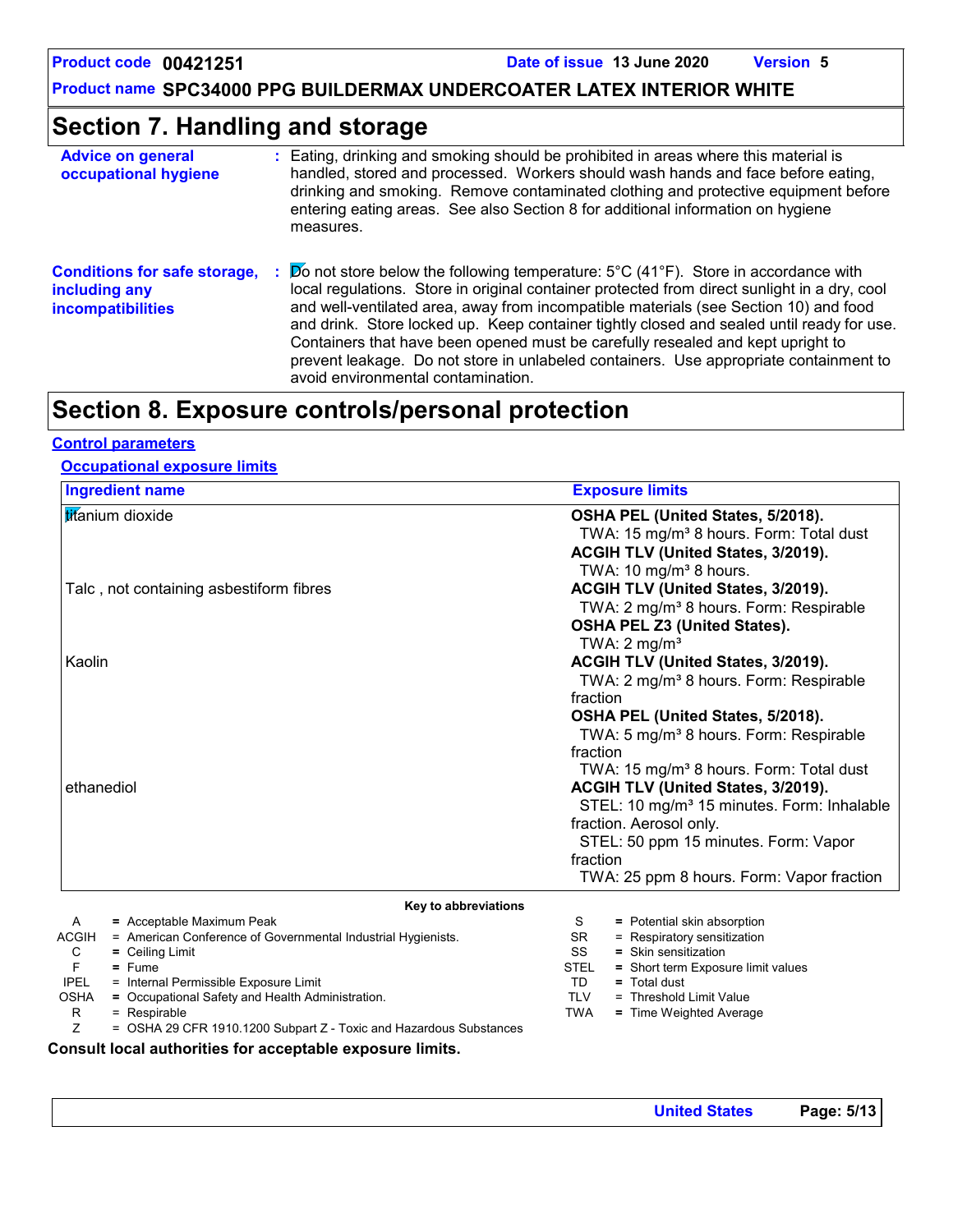# **Section 8. Exposure controls/personal protection**

| <b>Recommended monitoring</b><br>procedures       |    | : If this product contains ingredients with exposure limits, personal, workplace<br>atmosphere or biological monitoring may be required to determine the effectiveness of<br>the ventilation or other control measures and/or the necessity to use respiratory<br>protective equipment. Reference should be made to appropriate monitoring standards.<br>Reference to national guidance documents for methods for the determination of<br>hazardous substances will also be required.                                                                                                                                  |
|---------------------------------------------------|----|------------------------------------------------------------------------------------------------------------------------------------------------------------------------------------------------------------------------------------------------------------------------------------------------------------------------------------------------------------------------------------------------------------------------------------------------------------------------------------------------------------------------------------------------------------------------------------------------------------------------|
| <b>Appropriate engineering</b><br><b>controls</b> |    | If user operations generate dust, fumes, gas, vapor or mist, use process enclosures,<br>local exhaust ventilation or other engineering controls to keep worker exposure to<br>airborne contaminants below any recommended or statutory limits.                                                                                                                                                                                                                                                                                                                                                                         |
| <b>Environmental exposure</b><br>controls         |    | Emissions from ventilation or work process equipment should be checked to ensure<br>they comply with the requirements of environmental protection legislation. In some<br>cases, fume scrubbers, filters or engineering modifications to the process equipment<br>will be necessary to reduce emissions to acceptable levels.                                                                                                                                                                                                                                                                                          |
| <b>Individual protection measures</b>             |    |                                                                                                                                                                                                                                                                                                                                                                                                                                                                                                                                                                                                                        |
| <b>Hygiene measures</b>                           |    | Wash hands, forearms and face thoroughly after handling chemical products, before<br>eating, smoking and using the lavatory and at the end of the working period.<br>Appropriate techniques should be used to remove potentially contaminated clothing.<br>Wash contaminated clothing before reusing. Ensure that eyewash stations and safety<br>showers are close to the workstation location.                                                                                                                                                                                                                        |
| <b>Eye/face protection</b>                        | t. | Safety glasses with side shields.                                                                                                                                                                                                                                                                                                                                                                                                                                                                                                                                                                                      |
| <b>Skin protection</b>                            |    |                                                                                                                                                                                                                                                                                                                                                                                                                                                                                                                                                                                                                        |
| <b>Hand protection</b>                            |    | : Chemical-resistant, impervious gloves complying with an approved standard should be<br>worn at all times when handling chemical products if a risk assessment indicates this is<br>necessary. Considering the parameters specified by the glove manufacturer, check<br>during use that the gloves are still retaining their protective properties. It should be<br>noted that the time to breakthrough for any glove material may be different for different<br>glove manufacturers. In the case of mixtures, consisting of several substances, the<br>protection time of the gloves cannot be accurately estimated. |
| <b>Body protection</b>                            |    | Personal protective equipment for the body should be selected based on the task being<br>performed and the risks involved and should be approved by a specialist before<br>handling this product.                                                                                                                                                                                                                                                                                                                                                                                                                      |
| <b>Other skin protection</b>                      |    | Appropriate footwear and any additional skin protection measures should be selected<br>based on the task being performed and the risks involved and should be approved by a<br>specialist before handling this product.                                                                                                                                                                                                                                                                                                                                                                                                |
| <b>Respiratory protection</b>                     |    | Respirator selection must be based on known or anticipated exposure levels, the<br>hazards of the product and the safe working limits of the selected respirator. If workers<br>are exposed to concentrations above the exposure limit, they must use appropriate,<br>certified respirators. Use a properly fitted, air-purifying or air-fed respirator complying<br>with an approved standard if a risk assessment indicates this is necessary.                                                                                                                                                                       |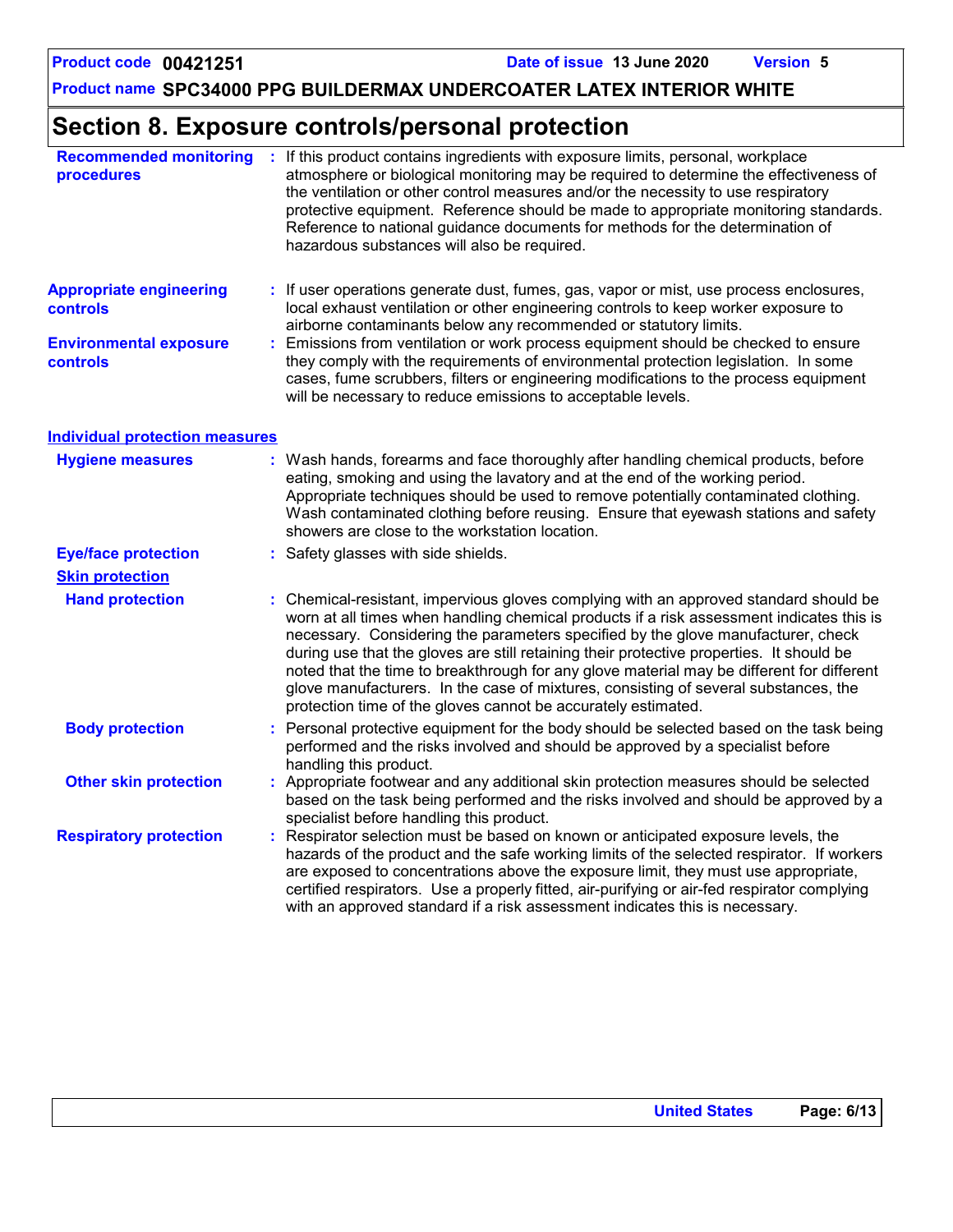# **Section 9. Physical and chemical properties**

#### **Appearance**

| <b>Physical state</b>                             | $:$ Liquid.                                                          |
|---------------------------------------------------|----------------------------------------------------------------------|
| <b>Color</b>                                      | : Not available.                                                     |
| Odor                                              | Characteristic.                                                      |
| <b>Odor threshold</b>                             | Not available.                                                       |
| рH                                                | Not available.                                                       |
| <b>Melting point</b>                              | : Not available.                                                     |
| <b>Boiling point</b>                              | : $100^{\circ}$ C (212 $^{\circ}$ F)                                 |
| <b>Flash point</b>                                | : Closed cup: Not applicable. [Product does not sustain combustion.] |
| <b>Auto-ignition temperature</b>                  | : Not available.                                                     |
| <b>Decomposition temperature</b>                  | : Not available.                                                     |
| <b>Flammability (solid, gas)</b>                  | : Not available.                                                     |
| Lower and upper explosive<br>(flammable) limits   | : Not available.                                                     |
| <b>Evaporation rate</b>                           | : Not available.                                                     |
| <b>Vapor pressure</b>                             | $:$ Not available.                                                   |
| <b>Vapor density</b>                              | : Not available.                                                     |
| <b>Relative density</b>                           | : 1.32                                                               |
| Density (Ibs / gal)                               | : 11.02                                                              |
| <b>Solubility</b>                                 | : Soluble in the following materials: cold water.                    |
| <b>Partition coefficient: n-</b><br>octanol/water | $:$ Not available.                                                   |
| <b>Viscosity</b>                                  | : Kinematic (40°C (104°F)): >0.21 cm <sup>2</sup> /s (>21 cSt)       |
| <b>Volatility</b>                                 | : 71% ( $v/v$ ), 54.194% ( $w/w$ )                                   |
| % Solid. (w/w)                                    | : 45.806                                                             |

# **Section 10. Stability and reactivity**

|                                                     | <b>United States</b><br>Page: 7/13                                                                                                            |
|-----------------------------------------------------|-----------------------------------------------------------------------------------------------------------------------------------------------|
| <b>Hazardous decomposition</b><br>products          | : Decomposition products may include the following materials: carbon monoxide, carbon<br>dioxide, smoke, oxides of nitrogen.                  |
| <b>Incompatible materials</b>                       | : Keep away from the following materials to prevent strong exothermic reactions:<br>oxidizing agents, strong alkalis, strong acids.           |
| <b>Conditions to avoid</b>                          | : When exposed to high temperatures may produce hazardous decomposition products.<br>Refer to protective measures listed in sections 7 and 8. |
| <b>Possibility of hazardous</b><br><b>reactions</b> | : Under normal conditions of storage and use, hazardous reactions will not occur.                                                             |
| <b>Chemical stability</b>                           | : The product is stable.                                                                                                                      |
| <b>Reactivity</b>                                   | : No specific test data related to reactivity available for this product or its ingredients.                                                  |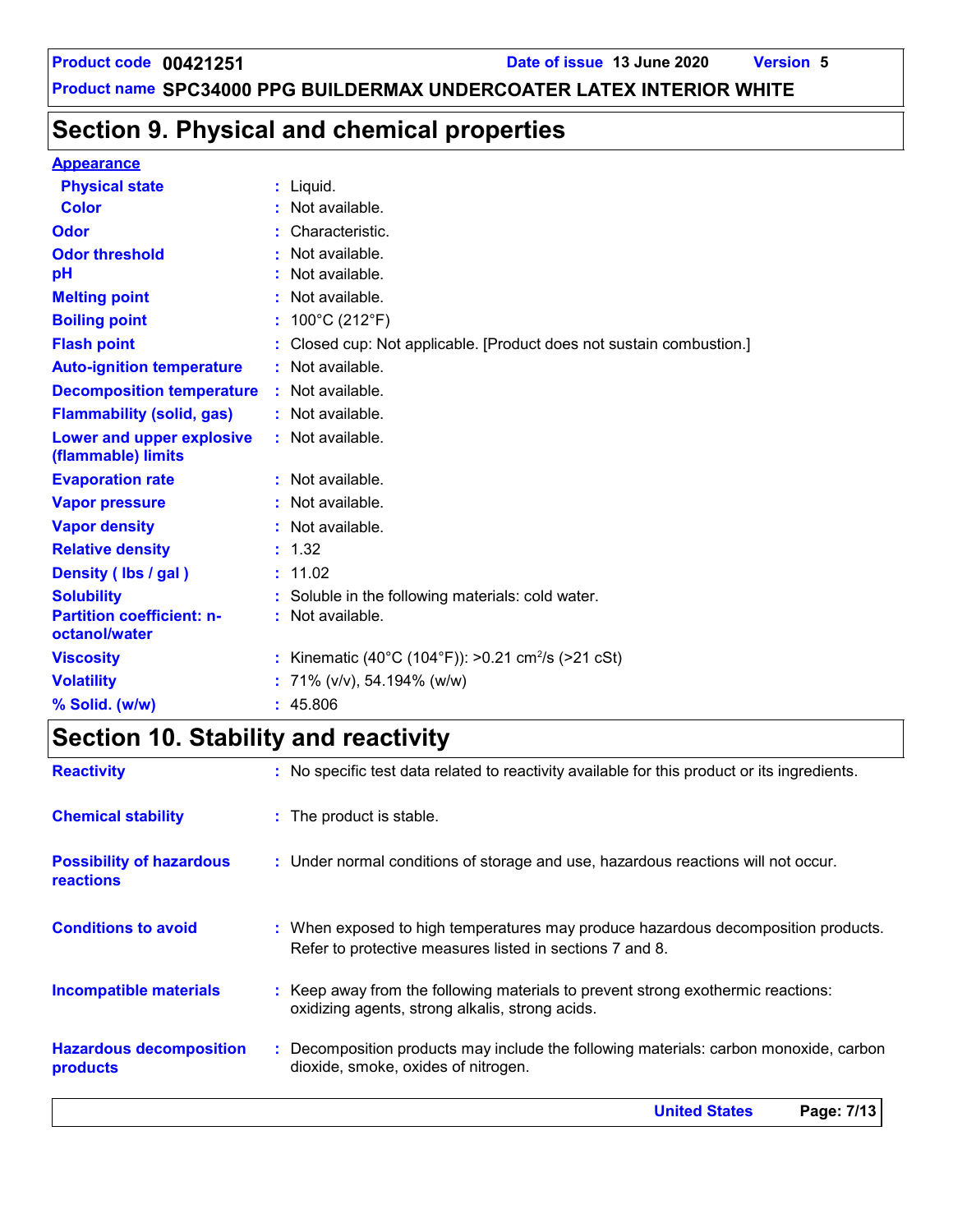# **Section 11. Toxicological information**

#### **Information on toxicological effects**

#### **Acute toxicity**

| <b>Product/ingredient name</b> | <b>Result</b>            |             |                                        | <b>Species</b>                                         | <b>Dose</b>                                | <b>Exposure</b> |
|--------------------------------|--------------------------|-------------|----------------------------------------|--------------------------------------------------------|--------------------------------------------|-----------------|
| <b>titanium</b> dioxide        | LD50 Dermal<br>LD50 Oral |             | LC50 Inhalation Dusts and mists        | Rat<br>Rabbit<br>Rat                                   | $>6.82$ mg/l<br>>5000 mg/kg<br>>5000 mg/kg | 4 hours         |
| Kaolin                         | LD50 Oral                |             | <b>LC50 Inhalation Dusts and mists</b> | Rat<br>Rat                                             | $>5.07$ mg/l<br>>5000 mg/kg                | 4 hours         |
| ethanediol                     | LD50 Dermal<br>LD50 Oral |             |                                        | Rabbit<br>Rat                                          | 9.53 g/kg<br>4700 mg/kg                    |                 |
| <b>Conclusion/Summary</b>      |                          |             |                                        | : There are no data available on the mixture itself.   |                                            |                 |
| <b>Irritation/Corrosion</b>    |                          |             |                                        |                                                        |                                            |                 |
| <b>Conclusion/Summary</b>      |                          |             |                                        |                                                        |                                            |                 |
| <b>Skin</b>                    |                          |             |                                        | : There are no data available on the mixture itself.   |                                            |                 |
| <b>Eyes</b>                    |                          |             |                                        | There are no data available on the mixture itself.     |                                            |                 |
| <b>Respiratory</b>             |                          |             |                                        | $:$ There are no data available on the mixture itself. |                                            |                 |
| <b>Sensitization</b>           |                          |             |                                        |                                                        |                                            |                 |
| <b>Conclusion/Summary</b>      |                          |             |                                        |                                                        |                                            |                 |
| <b>Skin</b>                    |                          |             |                                        | There are no data available on the mixture itself.     |                                            |                 |
| <b>Respiratory</b>             |                          |             |                                        | $:$ There are no data available on the mixture itself. |                                            |                 |
| <b>Mutagenicity</b>            |                          |             |                                        |                                                        |                                            |                 |
| <b>Conclusion/Summary</b>      |                          |             |                                        | $:$ There are no data available on the mixture itself. |                                            |                 |
| <b>Carcinogenicity</b>         |                          |             |                                        |                                                        |                                            |                 |
| <b>Conclusion/Summary</b>      |                          |             |                                        | : There are no data available on the mixture itself.   |                                            |                 |
| <b>Classification</b>          |                          |             |                                        |                                                        |                                            |                 |
| <b>Product/ingredient name</b> | <b>OSHA</b>              | <b>IARC</b> | <b>NTP</b>                             |                                                        |                                            |                 |
| titanium dioxide               | $\blacksquare$           | 2B          |                                        |                                                        |                                            |                 |

**Carcinogen Classification code:**

**IARC: 1, 2A, 2B, 3, 4 NTP: Known to be a human carcinogen; Reasonably anticipated to be a human carcinogen OSHA: + Not listed/not regulated: -**

#### **Reproductive toxicity**

**Conclusion/Summary :** : There are no data available on the mixture itself.

```
Teratogenicity
```
**Conclusion/Summary :** : There are no data available on the mixture itself.

#### **Specific target organ toxicity (single exposure)**

| <b>Name</b>                                            | <b>Category</b> | <b>Route of</b><br><b>exposure</b> | <b>Target organs</b>              |
|--------------------------------------------------------|-----------------|------------------------------------|-----------------------------------|
| $ \overline{V}$ alc, not containing asbestiform fibres | Category 3      |                                    | Respiratory tract<br>l irritation |

#### **Specific target organ toxicity (repeated exposure)**

| <b>United States</b> | Page: 8/13 |  |
|----------------------|------------|--|
|                      |            |  |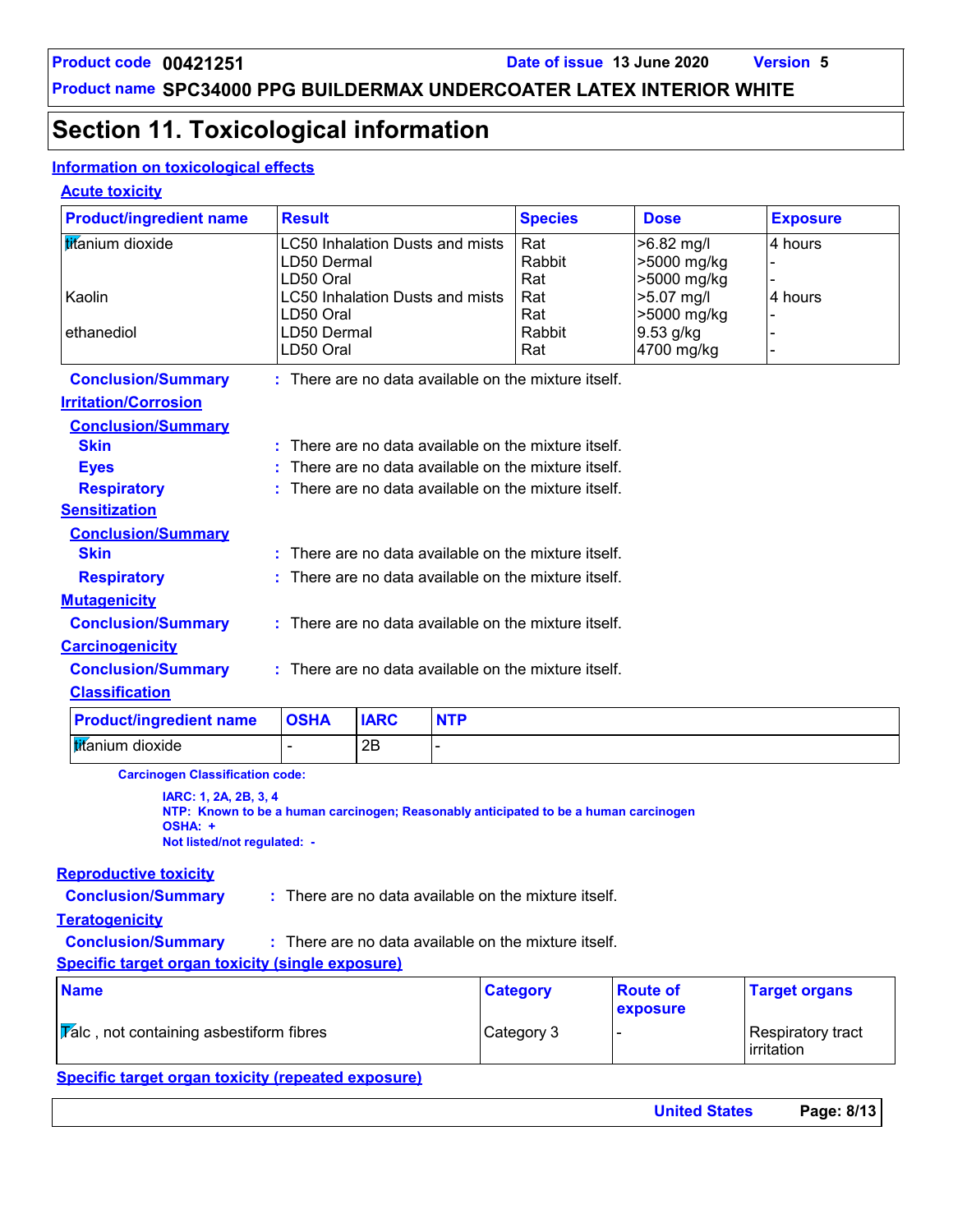# **Section 11. Toxicological information**

| <b>Name</b> | <b>Category</b> | <b>Route of</b><br>exposure | <b>Target organs</b> |
|-------------|-----------------|-----------------------------|----------------------|
| ethanediol  | Category 2      | oral                        | kidneys              |

**Target organs :** Contains material which causes damage to the following organs: eyes. Contains material which may cause damage to the following organs: blood, kidneys, lungs, cardiovascular system, upper respiratory tract, skin, central nervous system (CNS), stomach.

| <b>Aspiration hazard</b><br>Not available.                                                                         |                                                                                                                                                                                                                                                                                                                                                                                                                                                                                                                                                                                                                                                                                                                                                                                                                                                                                                                                                                                                                                                                                                                                                               |
|--------------------------------------------------------------------------------------------------------------------|---------------------------------------------------------------------------------------------------------------------------------------------------------------------------------------------------------------------------------------------------------------------------------------------------------------------------------------------------------------------------------------------------------------------------------------------------------------------------------------------------------------------------------------------------------------------------------------------------------------------------------------------------------------------------------------------------------------------------------------------------------------------------------------------------------------------------------------------------------------------------------------------------------------------------------------------------------------------------------------------------------------------------------------------------------------------------------------------------------------------------------------------------------------|
| Information on the likely routes of exposure                                                                       |                                                                                                                                                                                                                                                                                                                                                                                                                                                                                                                                                                                                                                                                                                                                                                                                                                                                                                                                                                                                                                                                                                                                                               |
| <b>Potential acute health effects</b>                                                                              |                                                                                                                                                                                                                                                                                                                                                                                                                                                                                                                                                                                                                                                                                                                                                                                                                                                                                                                                                                                                                                                                                                                                                               |
| <b>Eye contact</b><br><b>Inhalation</b><br><b>Skin contact</b><br><b>Ingestion</b><br>Over-exposure signs/symptoms | : No known significant effects or critical hazards.<br>No known significant effects or critical hazards.<br>: Defatting to the skin. May cause skin dryness and irritation.<br>: No known significant effects or critical hazards.                                                                                                                                                                                                                                                                                                                                                                                                                                                                                                                                                                                                                                                                                                                                                                                                                                                                                                                            |
| <b>Eye contact</b>                                                                                                 | : No specific data.                                                                                                                                                                                                                                                                                                                                                                                                                                                                                                                                                                                                                                                                                                                                                                                                                                                                                                                                                                                                                                                                                                                                           |
| <b>Inhalation</b><br><b>Skin contact</b>                                                                           | : No specific data.<br>: Adverse symptoms may include the following:<br>irritation<br>dryness<br>cracking                                                                                                                                                                                                                                                                                                                                                                                                                                                                                                                                                                                                                                                                                                                                                                                                                                                                                                                                                                                                                                                     |
| <b>Ingestion</b>                                                                                                   | : No specific data.                                                                                                                                                                                                                                                                                                                                                                                                                                                                                                                                                                                                                                                                                                                                                                                                                                                                                                                                                                                                                                                                                                                                           |
|                                                                                                                    | Delayed and immediate effects and also chronic effects from short and long term exposure                                                                                                                                                                                                                                                                                                                                                                                                                                                                                                                                                                                                                                                                                                                                                                                                                                                                                                                                                                                                                                                                      |
| <b>Conclusion/Summary</b>                                                                                          | : There are no data available on the mixture itself. Contains isothiazolinones. May cause<br>allergic reaction. This product contains TiO2 which has been classified as a GHS<br>Carcinogen Category 2 based on its IARC 2B classification. For many PPG products,<br>TiO2 is utilized as a raw material in a liquid coating formulation. In this case, the TiO2<br>particles are bound in a matrix with no meaningful potential for human exposure to<br>unbound particles of TiO2 when the product is applied with a brush or roller. Sanding<br>the coating surface or mist from spray applications may be harmful depending on the<br>duration and level of exposure and require the use of appropriate personal protective<br>equipment and/or engineering controls (see Section 8). If splashed in the eyes, the<br>liquid may cause irritation and reversible damage. Ingestion may cause nausea,<br>diarrhea and vomiting. This takes into account, where known, delayed and immediate<br>effects and also chronic effects of components from short-term and long-term exposure<br>by oral, inhalation and dermal routes of exposure and eye contact. |
| <b>Short term exposure</b>                                                                                         |                                                                                                                                                                                                                                                                                                                                                                                                                                                                                                                                                                                                                                                                                                                                                                                                                                                                                                                                                                                                                                                                                                                                                               |
| <b>Potential immediate</b><br>effects                                                                              | : There are no data available on the mixture itself.                                                                                                                                                                                                                                                                                                                                                                                                                                                                                                                                                                                                                                                                                                                                                                                                                                                                                                                                                                                                                                                                                                          |
| <b>Potential delayed effects</b><br><b>Long term exposure</b>                                                      | $:$ There are no data available on the mixture itself.                                                                                                                                                                                                                                                                                                                                                                                                                                                                                                                                                                                                                                                                                                                                                                                                                                                                                                                                                                                                                                                                                                        |
| <b>Potential immediate</b><br>effects                                                                              | : There are no data available on the mixture itself.                                                                                                                                                                                                                                                                                                                                                                                                                                                                                                                                                                                                                                                                                                                                                                                                                                                                                                                                                                                                                                                                                                          |
| <b>Potential delayed effects</b>                                                                                   | $:$ There are no data available on the mixture itself.                                                                                                                                                                                                                                                                                                                                                                                                                                                                                                                                                                                                                                                                                                                                                                                                                                                                                                                                                                                                                                                                                                        |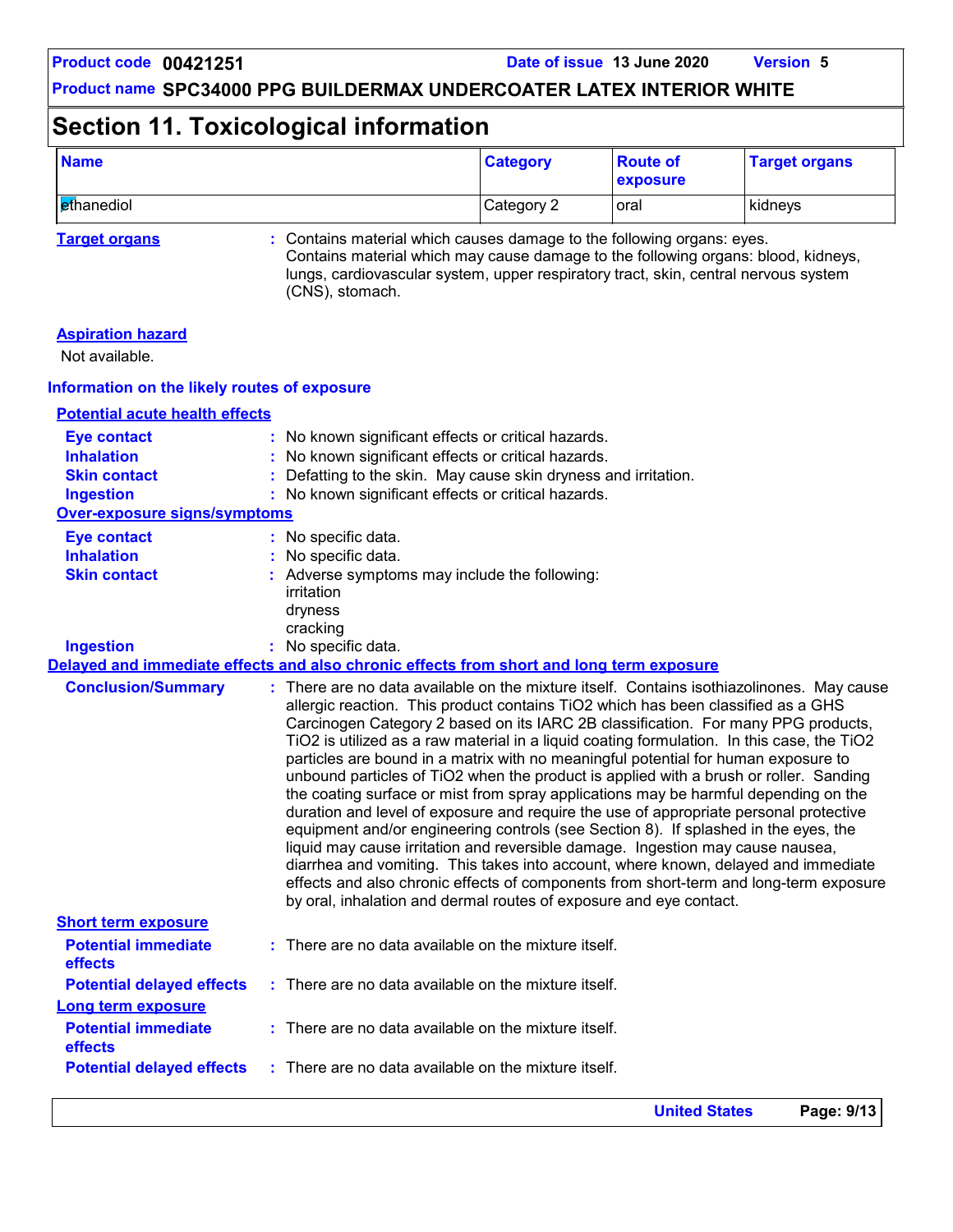## **Section 11. Toxicological information**

| <b>Potential chronic health effects</b> |                                                                                                                                                                              |
|-----------------------------------------|------------------------------------------------------------------------------------------------------------------------------------------------------------------------------|
| <b>General</b>                          | : May cause damage to organs through prolonged or repeated exposure. Prolonged or<br>repeated contact can defat the skin and lead to irritation, cracking and/or dermatitis. |
| <b>Carcinogenicity</b>                  | : Suspected of causing cancer. Risk of cancer depends on duration and level of<br>exposure.                                                                                  |
| <b>Mutagenicity</b>                     | : No known significant effects or critical hazards.                                                                                                                          |
| <b>Teratogenicity</b>                   | : No known significant effects or critical hazards.                                                                                                                          |
| <b>Developmental effects</b>            | : No known significant effects or critical hazards.                                                                                                                          |
| <b>Fertility effects</b>                | : No known significant effects or critical hazards.                                                                                                                          |
| <b>Numerical measures of toxicity</b>   |                                                                                                                                                                              |
| <b>Acute toxicity estimates</b>         |                                                                                                                                                                              |
|                                         |                                                                                                                                                                              |

| <b>Product/ingredient name</b>                              | Oral (mg/<br>kg) | <b>Dermal</b><br>(mg/kg) | <b>Inhalation</b><br>(gases)<br>(ppm) | <b>Inhalation</b><br>(vapors)<br>(mg/l) | <b>Inhalation</b><br>l (dusts and<br>mists) (mg/ |
|-------------------------------------------------------------|------------------|--------------------------|---------------------------------------|-----------------------------------------|--------------------------------------------------|
| SPC34000 PPG BUILDERMAX UNDERCOATER<br>LATEX INTERIOR WHITE | 30721.9          | N/A                      | N/A                                   | N/A                                     | N/A                                              |
| ethanediol                                                  | 500              | 9530                     | N/A                                   | N/A                                     | N/A                                              |

# **Section 12. Ecological information**

#### **Toxicity**

| <b>Product/ingredient name</b> | <b>Result</b>                    | <b>Species</b>          | <b>Exposure</b> |
|--------------------------------|----------------------------------|-------------------------|-----------------|
| <b>tifanium</b> dioxide        | Acute LC50 >100 mg/l Fresh water | Daphnia - Daphnia magna | 48 hours        |

#### **Persistence and degradability**

Not available.

#### **Bioaccumulative potential**

| <b>Product/ingredient name</b> | $LogP_{ow}$ | <b>BCF</b> | <b>Potential</b> |
|--------------------------------|-------------|------------|------------------|
| ethanediol                     | $-1.36$     |            | low              |

#### **Mobility in soil**

**Soil/water partition coefficient (KOC)**

**:** Not available.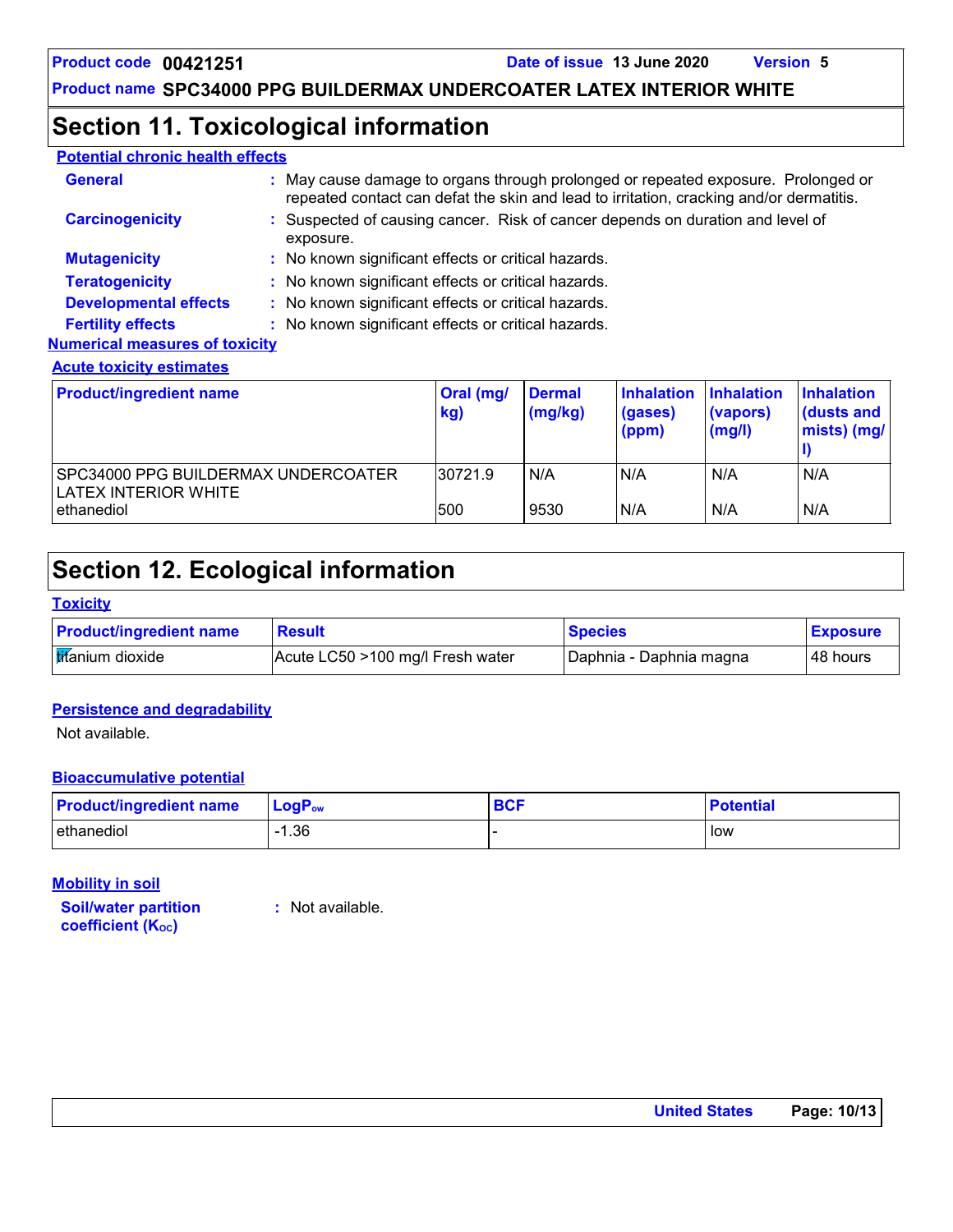## **Section 13. Disposal considerations**

The generation of waste should be avoided or minimized wherever possible. Disposal of this product, solutions and any by-products should at all times comply with the requirements of environmental protection and waste disposal legislation and any regional local authority requirements. Dispose of surplus and non-recyclable products via a licensed waste disposal contractor. Waste should not be disposed of untreated to the sewer unless fully compliant with the requirements of all authorities with jurisdiction. Waste packaging should be recycled. Incineration or landfill should only be considered when recycling is not feasible. This material and its container must be disposed of in a safe way. Care should be taken when handling emptied containers that have not been cleaned or rinsed out. Empty containers or liners may retain some product residues. Avoid dispersal of spilled material and runoff and contact with soil, waterways, drains and sewers. **Disposal methods :**

**Disposal should be in accordance with applicable regional, national and local laws and regulations. Refer to Section 7: HANDLING AND STORAGE and Section 8: EXPOSURE CONTROLS/PERSONAL PROTECTION for additional handling information and protection of employees. Section 6. Accidental release measures**

### **14. Transport information**

|                                                | <b>DOT</b>            | <b>IMDG</b>     | <b>IATA</b>     |
|------------------------------------------------|-----------------------|-----------------|-----------------|
| <b>UN number</b>                               | Not regulated.        | Not regulated.  | Not regulated.  |
| <b>UN proper shipping</b><br>name              | $\tilde{\phantom{a}}$ |                 |                 |
| Transport hazard class  -<br>(e <sub>s</sub> ) |                       |                 | -               |
| <b>Packing group</b>                           |                       |                 |                 |
| <b>Environmental hazards No.</b>               |                       | No.             | No.             |
| <b>Marine pollutant</b><br><b>substances</b>   | Not applicable.       | Not applicable. | Not applicable. |

**Additional information**

- None identified. **:** None identified. **: DOT IMDG**
- **IATA :** None identified.

**Special precautions for user Transport within user's premises:** always transport in closed containers that are **:** upright and secure. Ensure that persons transporting the product know what to do in the event of an accident or spillage.

**Transport in bulk according :** Not applicable. **to IMO instruments**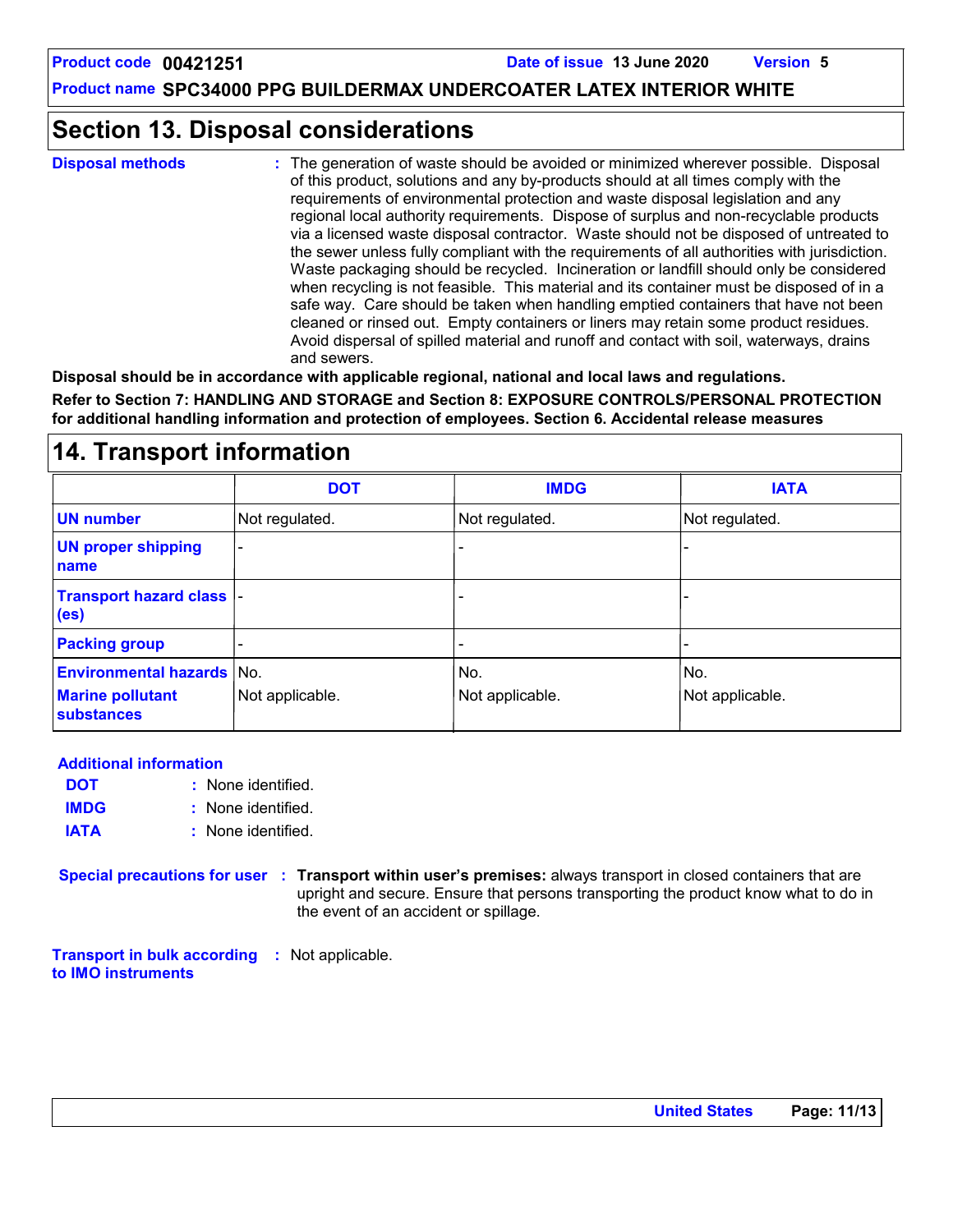**Product code 00421251 Date of issue 13 June 2020 Version 5**

1, 2014

**Product name SPC34000 PPG BUILDERMAX UNDERCOATER LATEX INTERIOR WHITE**

### **Section 15. Regulatory information**

#### **United States**

**United States inventory (TSCA 8b) : At least one component is inactive.** 

#### **United States - TSCA 5(a)2 - Final significant new use rules:**

Nonylphenol, ethoxylated Listed 79 FR 59186, Oct

#### **SARA 302/304**

**SARA 304 RQ :** Not applicable.

**Composition/information on ingredients**

No products were found.

#### **SARA 311/312**

**Classification :** CARCINOGENICITY - Category 2 SPECIFIC TARGET ORGAN TOXICITY (REPEATED EXPOSURE) - Category 2 HNOC - Defatting irritant

#### **Composition/information on ingredients**

| <b>Name</b>                                                                                   | $\%$         | <b>Classification</b>                                                                                                                        |
|-----------------------------------------------------------------------------------------------|--------------|----------------------------------------------------------------------------------------------------------------------------------------------|
| l <mark>tit</mark> anium dioxide<br>Talc , not containing asbestiform 1≥5.0 - ≤10<br>l fibres | 210 - ≤20    | CARCINOGENICITY - Category 2<br>SPECIFIC TARGET ORGAN TOXICITY (SINGLE EXPOSURE)<br>(Respiratory tract irritation) - Category 3              |
| ethanediol                                                                                    | l≥1.0 - ≤5.0 | ACUTE TOXICITY (oral) - Category 4<br>SPECIFIC TARGET ORGAN TOXICITY (REPEATED<br><b>EXPOSURE) - Category 2</b><br>HNOC - Defatting irritant |

#### **SARA 313**

#### **Chemical name**

**Supplier notification**

SARA 313 notifications must not be detached from the SDS and any copying and redistribution of the SDS shall include copying and redistribution of the notice attached to copies of the SDS subsequently redistributed.

**:** ethanediol 107-21-1 1 - 5

**Additional environmental information is contained on the Environmental Data Sheet for this product, which can be obtained from your PPG representative.**

### **Section 16. Other information**

**Hazardous Material Information System (U.S.A.)**

0 **Health Flammability Physical hazards :** 2 \* **: :** 0

( \* ) - Chronic effects

**Caution: HMIS® ratings are based on a 0-4 rating scale, with 0 representing minimal hazards or risks, and 4 representing significant hazards or risks. Although HMIS® ratings and the associated label are not required on MSDSs or products leaving a facility under 29 CFR 1910.1200, the preparer may choose to provide them. HMIS® ratings are to be used with a fully implemented HMIS® program. HMIS® is a registered trademark and service mark of the American Coatings Association, Inc.**

**The customer is responsible for determining the PPE code for this material. For more information on HMIS® Personal Protective Equipment (PPE) codes, consult the HMIS® Implementation Manual.**

#### **National Fire Protection Association (U.S.A.)**

**CAS number Concentration**